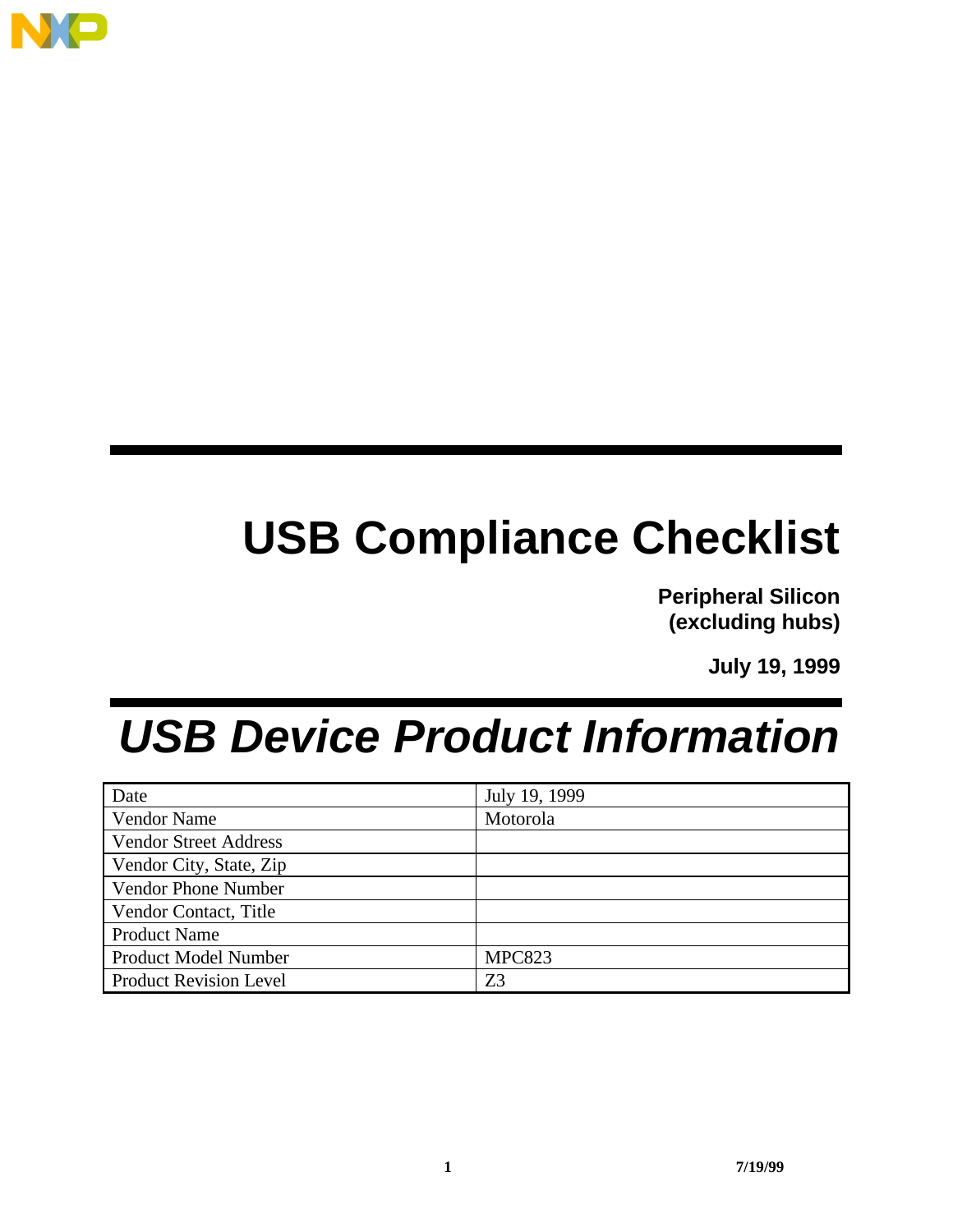

### **Introduction**

This is a checklist to help in design reviews of ASICs and Components for Peripherals to check their compliance with Universal Serial Bus Specification, Revision 1.0.

This checklist is also used to qualify a USB product for the System Integrator List by creating a paper trail of testing for USB compliance.

# **USB Protocol Checklist**

The reference setup for this checklist is a USB link with one USB on each side of it. This checklist specifies behavior expected from these USB agents to satisfy chapter 8 of the USB protocol. One of these two agents is the controlling agent (host or hub) and the other is the controlled agent (device or hub). Except for a few noted items, both types of agents need to adhere to the same requirements. The hub is a special entity because its upstream ports act like a device and its downstream ports act like a host, and it is covered in a separate checklist. For the purposes of this checklist, the terms host and hub downstream port are equivalent as are the terms device and hub upstream/root port. Hub specific requirements are listed in the hub chapter.

This checklist is organized in two broad sections. The first section lists expected or normal behavior from an USB agent when it drives the bus or receives from the bus . So tests in this section need to be done in two parts - ensure that the agent drives the correct signals and ensure that the agent accepts correct signaling (correctness by design and correctness by test). The second section lists expected behavior of an USB agent when it sees an error or abnormal condition on the bus (test of design robustness). Any deviation from this checklist should be noted and explained in the explanations area. These lists are organized starting with the smallest signal entity on the bus and ending at the transfer level.

Some definitions of terms used in the checklist. Note that some terms are overloaded (e.g. data) and definition should be derived from context. Bit order is from left to right unless specified otherwise.

**Sense**: The relationship between D+ and D- voltages for J state on a USB link e.g. on a fullspeed link,  $D+$  > D-; on a low-speed link  $D+$  < D-.

NZB: NrZ bit; smallest data structure referenced in spec; represented as 1, 0 and S (single-ended 0) e.g. 1

**NIB**: NrzI bit; smallest data structure referenced in spec; represented as J, K and 0 (single-ended 0) e.g. J

Field: the next higher form of data structure; can be represented as NIBs or NZBs e.g. sync field is KJKJKJKK or 00000001

**Packet**: is the most referenced data structure; is built out of fields e.g. Token packet **Phase**: of a transaction is made up of 0 or 1 packet e.g. token phase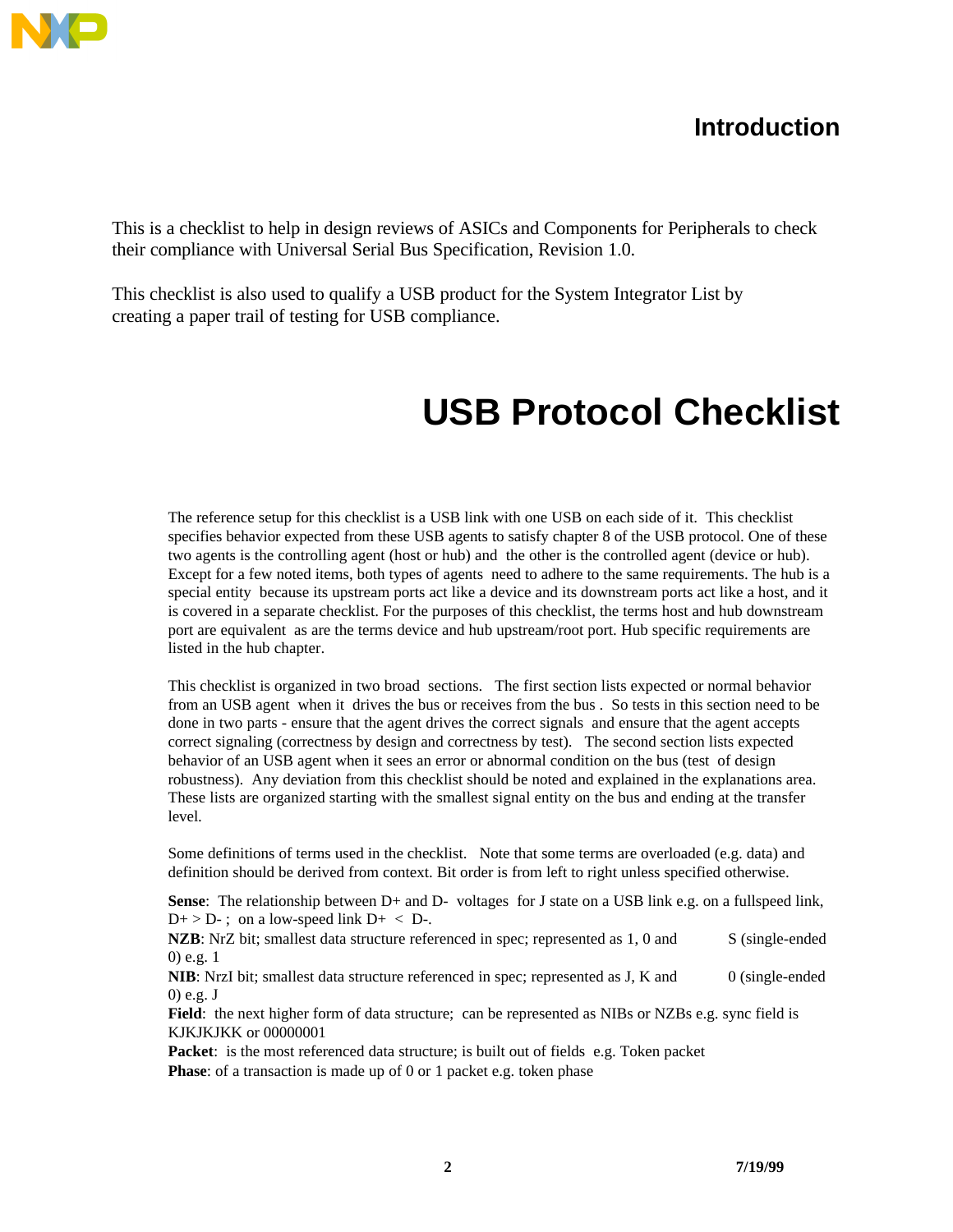

**Transaction**: is the basic unit for unidirectional data transfer and is a set of packets; for unidirectional endpoints (bulk, interrupt, iso) this is the final level of communication with protocol implications e.g. OUT transaction

**Stage**: is a set of one or more unidirectional transactions e.g. data stage

**Transfer**: is a unit of bi-directional data transfer and is built out of stages. It is used by bi-directional endpoints only. e.g. control transfer

**Turnaround time**: time between an agent seeing the EOP for the previous packet and starting to drive the bus for a new packet i.e. J period after 0 of the EOP. This time also applies to the period between packets when the host is driving both packets.

**Time-out period**: amount of time that an agent awaiting a response waits before invalidating the transaction

**Target**: could be a pipe in the host or endpoint in a device

The addendum lists test scenarios which can be used to develop tests for the items in the checklist as well as some useful Perl programs.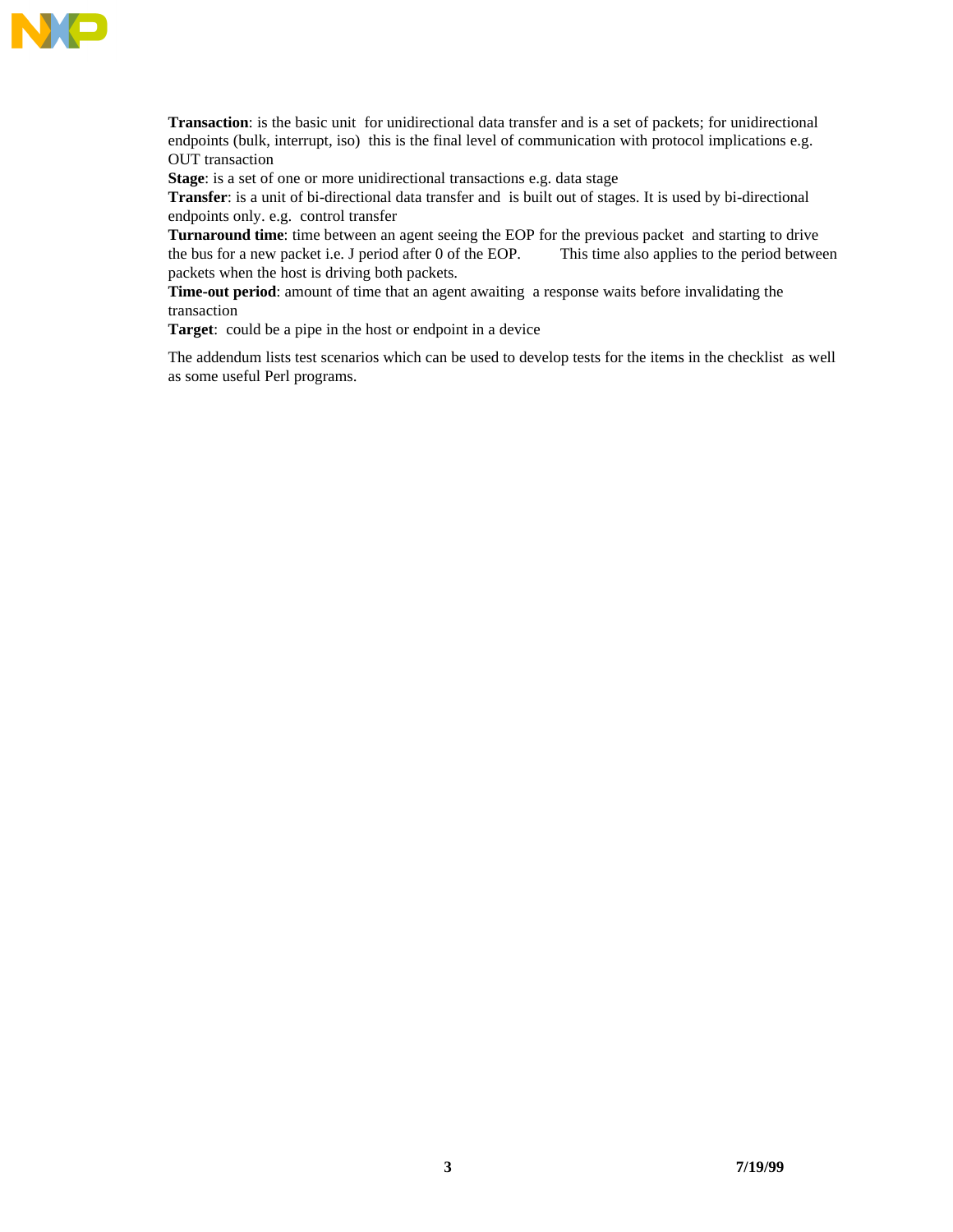

## **Design-and-Test section:**

#### **Bitstream**

A bitstream is a set of bits from  $J,K, 0$  (nrzi) or  $0,1,S(nrz)$ 

| <b>Name</b>       | <b>Test description</b>                                                                                                         | <b>Spec sec</b> | <b>Status</b>            |
|-------------------|---------------------------------------------------------------------------------------------------------------------------------|-----------------|--------------------------|
| BSD <sub>1</sub>  | Is $>=2.5$ us of NIB 0 anywhere in a bitstream recognized on the root port of a<br>device as a USB RESET?                       | 7.1.4.3         | yes $\angle$ no $\equiv$ |
| BSD <sub>2</sub>  | Is $>=2.5$ us of NIB 0 anywhere in a bitstream recognized by the host or the<br>downstream port of a hub as a disconnect event? | 7.1.4.1         | yes $\angle$ no $\equiv$ |
| BSD <sub>3</sub>  | Is $>=2.5$ us of NIB J recognized by the host or a downstream port of a hub as<br>a connect event?                              | 7.1.4.1         | yes $\angle$ no $\equiv$ |
| BSD <sub>4</sub>  | $Is > = 20$ ms of NIB K followed by an EOP recognized as an end of resume<br>event by a target?                                 | 11.5.1          | yes $\angle$ no          |
| BSD <sub>5</sub>  | Does any transition from the J state on the root port of a suspended device<br>wakeup the device?                               | 7.1.4.5         | yes $\angle$ no          |
| BSD <sub>6</sub>  | Is the possibility of a NIB $1 < 1$ bit time during bus transitions accounted for?                                              | 7.1.13          | yes $\angle$ no $\equiv$ |
| BSD 7             | Is the sense of signaling on a link either full-speed or low-speed but not<br>both?                                             | 11.2.5          | yes $\angle$ no $\equiv$ |
| BSD <sub>8</sub>  | Does the sense of signaling on a link correspond to speed of link?                                                              | 7.1.4           | yes $\angle$ no $\equiv$ |
| BSD <sub>9</sub>  | Is the bitstream on the bus nrzi encoded?                                                                                       | 7.1.5           | yes $\angle$ no $\equiv$ |
| <b>BSD 10</b>     | Does the bitstream on the bus implement bit stuffing prior to transmission?                                                     | 7.1.6           | yes $\angle$ no $\equiv$ |
| <b>BSD</b> 11     | Does the CRC bitstream on the bus implement bit stuffing?                                                                       | 8.3.5           | yes $\angle$ no $\equiv$ |
| <b>BSD 12</b>     | Is bit stuffing implemented even if a stuffed bit is required after the last bit<br>of the packet?                              | 8.3.5           | yes $\angle$ no $\equiv$ |
| BSD <sub>13</sub> | Is bit stuffing done after the CRC computation on the transmitted bit stream?                                                   | 8.3.5           | yes $\angle$ no $\equiv$ |
| <b>BSD 14</b>     | Is nrzi encoding done after the bit stuffing on the transmitted bit stream?                                                     | 7.1.6           | yes $\angle$ no $\equiv$ |
| <b>BSD</b> 15     | Is nrzi->nrz decoding done before bit unstuffing?                                                                               | 7.1.6           | yes $\angle$ no $\equiv$ |
| <b>BSD</b> 16     | Is bit unstuffing done before the bitstream is parsed?                                                                          | 7.1.6           | yes $\angle$ no $\equiv$ |

#### **Field**

| A field can be   |                                                                           |                 |                 |
|------------------|---------------------------------------------------------------------------|-----------------|-----------------|
| sync             | - 8 bit field with NZB value 00000001                                     |                 |                 |
| <b>PID</b>       | - listed in Table 8-1 of spec                                             |                 |                 |
| address          | - 7 bit field                                                             |                 |                 |
| endpoint         | - 4 bit field                                                             |                 |                 |
| frame number     | - 11 bit field                                                            |                 |                 |
| token CRC        | - 5 bit field                                                             |                 |                 |
| data             | $-0$ to 1023 byte field                                                   |                 |                 |
| data CRC         | - 16 bit field                                                            |                 |                 |
| EOP              | - 3 bit field with NIB value 00J                                          |                 |                 |
| <b>Name</b>      | <b>Test description</b>                                                   | <b>Spec sec</b> | <b>Status</b>   |
| FLD 1            | Is the sync field as measured on the bus wires correct i.e. NIB KJKJKJKK? | 8.2             | yes $\angle$ no |
| FLD <sub>2</sub> | Is the packet type in the PID one of those listed in Table 8-1            | 8.3.1           | yes $\angle$ no |
| FLD <sub>3</sub> | Is the PID check the one's complement of the packet type field            | 8.3.1           | yes $\angle$ no |
| FLD4             | Is the token CRC generated with the polynomial NZB 00101 on address-      | 8.3.5.1         | yes $\angle$ no |
|                  | endpoint/frame number fields                                              |                 |                 |
| FLD 5            | Does the CRC computation on a token/SOF bitstream leave a residual of     | 8.3.5.1         | yes $\angle$ no |
|                  | NZB 01100 at the EOP                                                      |                 |                 |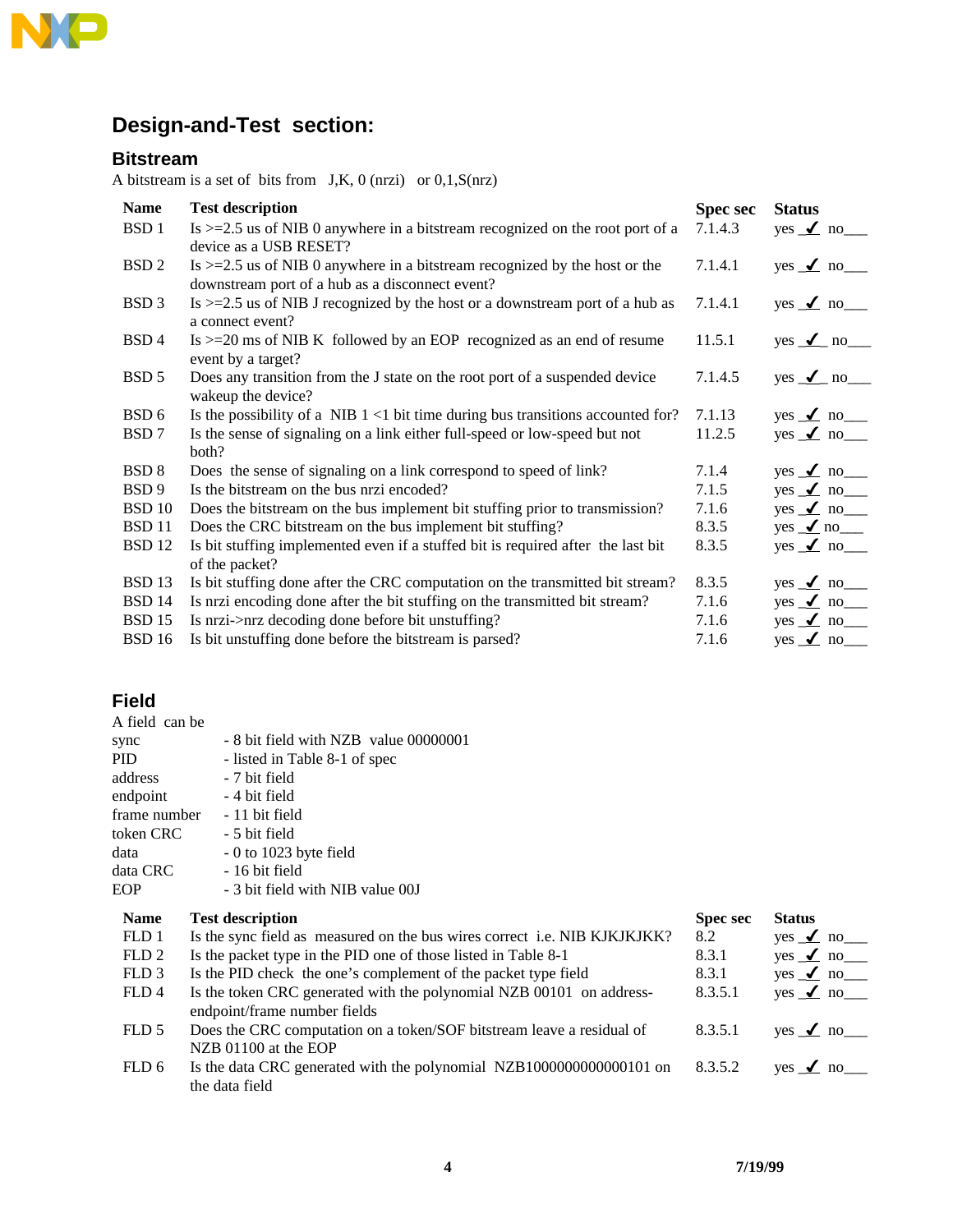

| FLD7              | Does the CRC computation on a data packet bitstream leave a residual of<br>NZB 1000000000001101 at the EOP | 8.3.5.2  | yes $\angle$ no                        |
|-------------------|------------------------------------------------------------------------------------------------------------|----------|----------------------------------------|
| FLD <sub>8</sub>  | Is the 7-bit address field sent out LSB first on the bus                                                   | 8.3.2.1  | $yes \t m$ no $\overline{\phantom{a}}$ |
| FLD 9             | Is the 4-bit endpoint field sent out LSB first on the bus                                                  | 8.3.2.2  | $yes \t m$ no $\overline{\phantom{a}}$ |
| FLD10             | Is the 11-bit frame number field sent out LSB first on the bus                                             | 8.3.3    | yes $\angle$ no $\equiv$               |
| FLD <sub>11</sub> | Is each data byte in the data field sent out LSB first                                                     | 8.3.4    | $yes \t m$ no $\overline{\phantom{a}}$ |
| <b>FLD 12</b>     | Is the CRC shift register contents inverted to form the CRC field                                          | 8.3.5    | $yes \t m$ no $\overline{\phantom{a}}$ |
| <b>FLD</b> 13     | Is the CRC field sent out MSB first                                                                        | 8.3.5    | $yes \t m$ no $\overline{\phantom{a}}$ |
| <b>FLD 14</b>     | Is the EOP correctly constituted i.e. NIB 00J                                                              | 7.1.11.2 | yes $\angle$ no $\equiv$               |
| FLD15             | Does a full-speed receiver (on a non-hub device) recognize 82ns to 2.5 us of                               | 7.1.12   | yes $\angle$ no $\equiv$               |
|                   | NIB 0 followed by a J transition as a valid EOP                                                            |          |                                        |
| <b>FLD</b> 16     | Does a low-speed receiver (on a non-hub device) recognize 670 ns to 2.5 us                                 | 7.1.12   | yes $\angle$ no                        |
|                   | of NIB 0 followed by a J transition as a valid EOP                                                         |          |                                        |
| <b>FLD</b> 17     | Does a low speed device recognize low-speed keepalive strobes                                              | 11.2.5.1 | yes $\angle$ no $\angle$               |
| FLD <sub>18</sub> | Does a low speed device support one control endpoint and at most two other                                 | 8.3.2.2  | yes $\angle$ no $\equiv$               |
|                   | endpoint numbers                                                                                           |          |                                        |
| FLD19             | Are the endpoints on a low speed device either control or interrupt type                                   | 8.3.2.2  | $\sqrt{ }$ no<br>yes                   |
|                   |                                                                                                            |          |                                        |

#### **Packet**

A packet is made up of fields which are formatted as described in sec. 8.4 of spec and can be one of the following:

- PRE sync PID<br>SOF sync PID - sync PID timestamp token CRC EOP Token - sync PID endpt token CRC EOP data - sync PID data........... data dataCRC EOP<br>handshake - sync PID EOP
- sync PID EOP

| <b>Name</b>      | <b>Test description</b>                                                      | Spec sec | <b>Status</b>            |
|------------------|------------------------------------------------------------------------------|----------|--------------------------|
| PKD 1            | Is the PRE packet 16 bits long                                               | 8.6.5    | $yes \t m$ no            |
| PKD <sub>2</sub> | Is the PRE packet constituted as sync followed by PID                        | 8.6.5    | yes $\angle$ no $\equiv$ |
| PKD <sub>3</sub> | Is the Token packet $32 \text{ bits} + \text{EOP}$                           | 8.4.1    | $yes \t m$ no            |
| PKD <sub>4</sub> | Is the token constituted as sync followed by PID followed by address         | 8.4.1    | yes $\angle$ no $\equiv$ |
|                  | followed by endpoint followed by token CRC followed by EOP                   |          |                          |
| PKD 5            | Is the SOF packet $32 \text{ bits} + \text{EOP}$                             | 8.4.2    | $yes \t m$ no            |
| PKD 6            | Is the SOF constituted as sync followed by PID followed by frame number      | 8.4.2    | yes $\angle$ no $\equiv$ |
|                  | followed by token CRC followed by EOP                                        |          |                          |
| PKD 7            | Is the handshake packet $16 \text{ bits} + \text{EOP}$                       | 8.4.4    | $yes \t m$ no            |
| PKD 8            | Is the handshake constituted as sync followed by PID followed by EOP         | 8.4.4    | $yes \t m$ no            |
| PKD 9            | Is the data packet an integral number of bytes $(4 \text{ to } 1027) + EOP$  | 8.4.3    | $yes \t m$ no            |
| <b>PKD</b> 10    | Is the data packet constituted as sync followed by PID followed by 0 to 1023 | 8.4.3    | $yes \t m$ no            |
|                  | bytes of data followed by data CRC followed by EOP                           |          |                          |
| <b>PKD 11</b>    | Is the data payload of a low speed packet limited to 8 bytes                 | 8.6.5    |                          |

#### **Transaction**

Transactions are sets of packets used for unidirectional data transfer and can be one of the following: (host phase in italics; device phase in regular font)

*SOF setup data* ack *out data* ack/nak/stall *out data0 in* data *ack in* data0/nak/stall *pre setup pre data* ack *pre out pre data* ack/nak/stall *pre in* data *pre ack pre in* nak/stall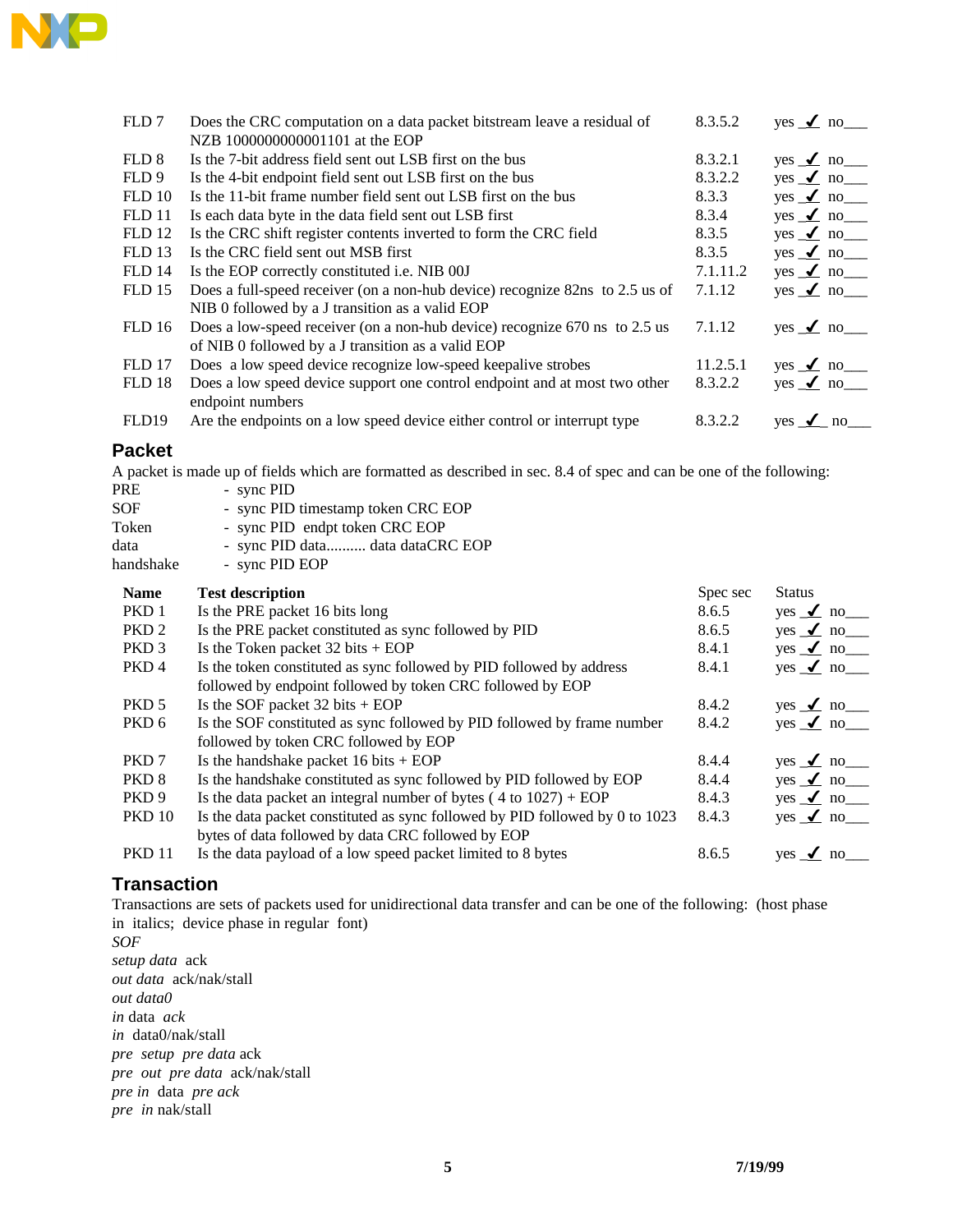

| <b>Name</b>      | <b>Test description</b>                                                                                                      | <b>Spec sec</b> | <b>Status</b>                 |
|------------------|------------------------------------------------------------------------------------------------------------------------------|-----------------|-------------------------------|
| TRD 1            | Does the device implement default address of 0 on device reset                                                               | 8.3.2.1         | yes $\angle$ no $\equiv$      |
| TRD <sub>2</sub> | Does the device implement a bi-directional control endpoint 0 for every<br>address                                           | 8.3.2.2         | yes $\angle$ no $\equiv$      |
| TRD <sub>3</sub> | Does the generated packet fit the phase of the transaction as listed above                                                   | 8.5,8.6.5       | yes $\angle$ no $\equiv$      |
| TRD 4            | Is the turnaround time of a packet-sourcing agent greater than 2 bit times                                                   | 7.1.15          | yes $\angle$ no $\equiv$      |
| TRD 5            | Is the turnaround time of a packet-sourcing agent less than $6.5$ (7.5 with<br>integrated cable) bit times                   | 7.1.15          | yes $\angle$ no               |
| TRD 6            | Is the time-out period at an agent awaiting response greater than 16 bit<br>times                                            | 7.1.16          | yes $\angle$ no               |
| TRD 7            | Is the time-out period at an agent awaiting response less than 18 bit times                                                  | 7.1.16          | yes $\angle$ no $\equiv$      |
| TRD 8            | Is an unsuccessful (NAK or time-out in non-token phase) transaction retried                                                  | $8.6.2 - 4$     | yes $\angle$ no $\equiv$      |
| TRD <sub>9</sub> | Does the retried transaction use the same data PID as the original<br>transaction                                            | $8.6.2 - 4$     | yes $\angle$ no               |
| TRD 10           | Do interrupt endpoints used in rate feedback mode toggle the sequence bit<br>without regard to presence or type of handshake | 8.5.3           | yes $\angle$ no<br>see note 0 |
| TRD 11           | Do handshakes conform to order of precedence detailed in tables of Sec.<br>8.4.5                                             | 8.4.5           | yes $\angle$ no<br>see note 1 |
| <b>TRD 12</b>    | Are low speed transactions limited to those needed to support interrupt and<br>control endpoints                             | 8.6.5           | yes $\angle$ no               |
| TRD 13           | Does an ISO endpoint synthesize frame markers to replace SOFs which may<br>be lost due to bus error                          | 5.10.6          | yes $\angle$ no<br>see note 0 |
| TRD 14           | Does an ISO pipe handle holes/bubbles in pipe which may arise during<br>suspend-resume operation                             |                 | yes $\angle$ no               |

#### **Transfer**

Transfers are data structures used by bi-directional (control endpoints). The transfer is made up of stages which are sets of unidirectional transactions. They can be one of:

setup0 *out1 out0 out1* ... *out0/1* in1<br>setup0 *in1 in0 in1* ... *in0/1* out1  $\text{setup0}$  *in1 in0 in1* ... *in0/1* setup0 in1

Transactions in italics constitute the data stage ; there may or may not be a data stage between the setup stage and status stage. Suffix of 0 or 1 indicates the data PID used in the transaction

|                                      | <b>Spec sec</b>                                                                                                                                                                                                                                                                                                                                            | <b>Status</b>            |
|--------------------------------------|------------------------------------------------------------------------------------------------------------------------------------------------------------------------------------------------------------------------------------------------------------------------------------------------------------------------------------------------------------|--------------------------|
| Does the setup stage use a data0 PID | 8.5.2                                                                                                                                                                                                                                                                                                                                                      | yes $\angle$ no $\equiv$ |
|                                      | 8.5.2                                                                                                                                                                                                                                                                                                                                                      | yes $\angle$ no $\equiv$ |
|                                      | 8.5.2                                                                                                                                                                                                                                                                                                                                                      | yes $\angle$ no $\equiv$ |
|                                      | 8.5.2                                                                                                                                                                                                                                                                                                                                                      | yes $\angle$ no $\equiv$ |
|                                      | 8.5.2                                                                                                                                                                                                                                                                                                                                                      | yes $\angle$ no $\equiv$ |
|                                      | 8.5.2                                                                                                                                                                                                                                                                                                                                                      | yes $\angle$ no          |
|                                      | <b>Test description</b><br>TFD 2 Does the status stage use a data1 PID<br>TFD 3 Does the data stage always start with a data1 PID<br>TFD 4 Are all the transactions of the data stage in the same direction<br>TFD 5 Is there a change of direction when entering the status change<br>TFD 6 Is the data packet used in the status stage 0 bytes in length |                          |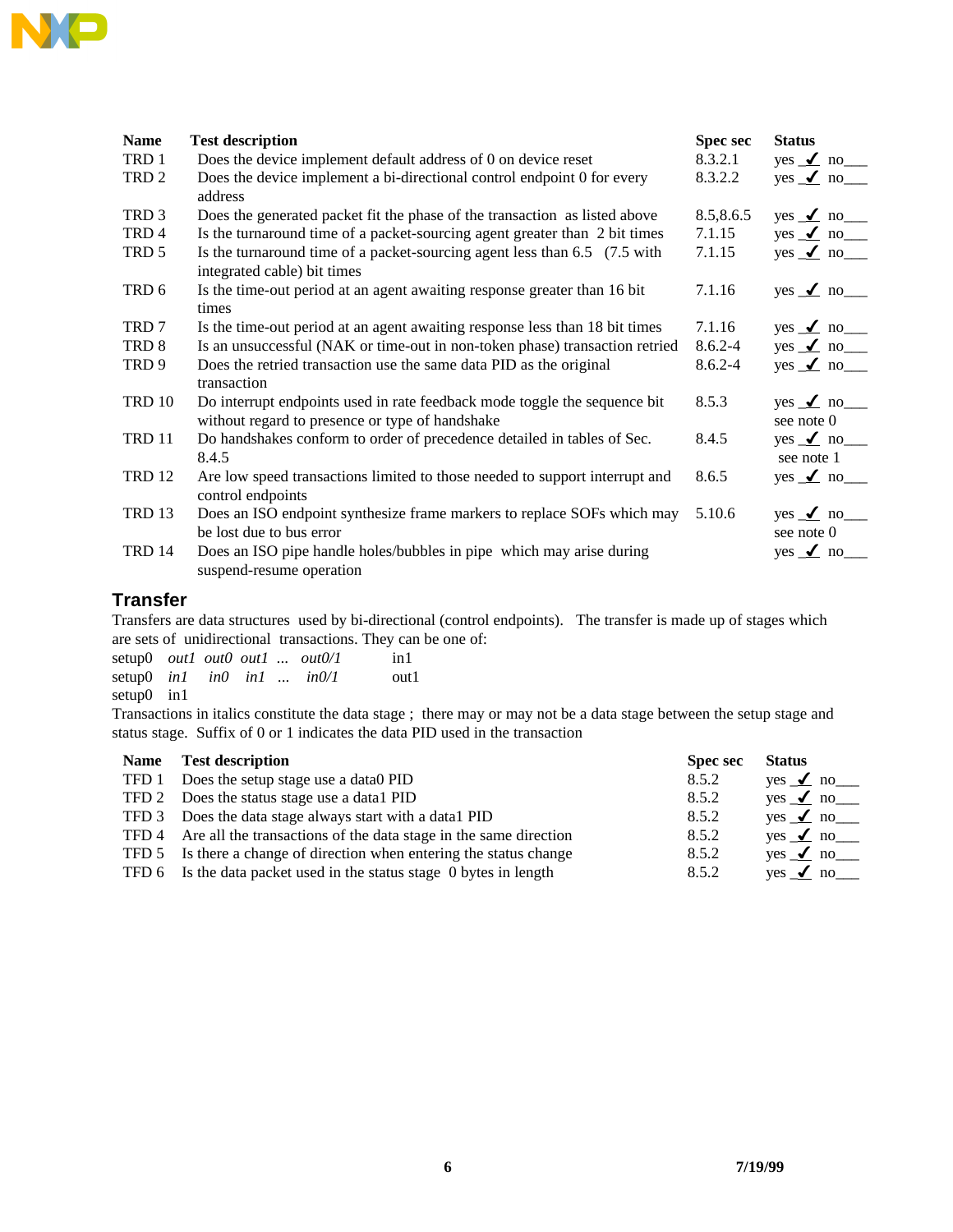

### **Test for robustness Section:**

#### **Bitstream**

A compliant bitstream is a set of bits from J,K,0 (nrzi) or 0,1,X(nrz)

| <b>Name</b>      | <b>Test description</b>                                                                                                 | <b>Status</b>                          |
|------------------|-------------------------------------------------------------------------------------------------------------------------|----------------------------------------|
| BST <sub>1</sub> | Is a single ended NIB 1 of $>=$ 1 bit time ignored by the target                                                        | yes $\angle$ no $\equiv$               |
| BST <sub>2</sub> | Does an agent ignore a truncated (up to 50%) first bit of the sync field<br>without impacting the rest of the bitstream | yes $\angle$ no $\equiv$               |
| BST <sub>3</sub> | Is the state of the differential receiver ignored during single ended signal<br>state                                   | $yes \t m$ no $\overline{\phantom{a}}$ |
| BST <sub>4</sub> | Does the target reject bitstreams of length $\langle 1 \rangle$ bit time without impacting<br>future transactions       | $yes \t m$ no $\overline{\phantom{a}}$ |
| BST <sub>5</sub> | Does the target adjust to the difference in frequency and phase between<br>incoming clock and its internal clock        | $yes \t m$ no $\overline{\phantom{a}}$ |
| BST <sub>6</sub> | Is a packet with a bit-stuff error rejected by the target                                                               | yes $\angle$ no $\equiv$               |
| BST <sub>7</sub> | Is a bitstream (which is not part of a packet) with bit stuff error ignored by<br>the target                            | yes $\angle$ no $\equiv$               |
| BST <sub>8</sub> | Does the target reject packets with bit stuff error at the last bit of the packet                                       | yes $\angle$ no ______                 |
| BST <sub>9</sub> | Is bit stuffing implemented even if stuffed bit is after the last bit of the<br>packet                                  | yes $\angle$ no $\equiv$               |
| <b>BST 10</b>    | Can the device handle more than one USB RESET with no intervening<br>packets correctly                                  | $yes \t m$ no                          |

#### **Field**

A compliant field can be one of:

| - 8 bit field with NZB value 00000001 |
|---------------------------------------|
| - listed in Table 8-1 of spec         |
| - 7 bit field                         |
| - 4 bit field                         |
| - 11 bit field                        |
| - 5 bit field                         |
| $-0$ to 1023 byte field               |
| - 16 bit field                        |
| - 3 bit field with NIB value 00J      |
|                                       |

| <b>Name</b>      | <b>Test description</b>                                                          | N/A | <b>Status</b>                          |
|------------------|----------------------------------------------------------------------------------|-----|----------------------------------------|
| FLT 1            | Is the sync field recognized as valid even if up to two initial bits of it are   |     | yes $\angle$ no                        |
|                  | corrupted (Actually, only the last 3 bits (JKK) need to be decoded).             |     |                                        |
| FLT <sub>2</sub> | Is a packet with packet type not listed in Table 8-1 ignored by the target       |     | yes $\angle$ no $\equiv$               |
| FLT <sub>3</sub> | Is a packet with corrupt PID (PID check error) ignored by the target             |     | $yes \t m$ no $\overline{\phantom{a}}$ |
| FLT <sub>4</sub> | Is a token with bad CRC ignored by the target                                    |     | yes $\angle$ no $\equiv$               |
| FLT <sub>5</sub> | Is a CRC error on a data packet recognized by the target                         |     | yes $\angle$ no $\equiv$               |
| FLT 6            | Does a full speed receiver reject a NIB 0 of duration less than 40 ns as part of |     | yes $\angle$ no $\equiv$               |
|                  | an EOP                                                                           |     |                                        |
| FLT <sub>7</sub> | Does a low speed receiver reject a NIB 0 of duration less than 330 ns as part    |     |                                        |
|                  | of an EOP                                                                        |     |                                        |

#### **Packet**

A compliant packet is made up of fields which are formatted as described in sec. 8.4 of spec and can be one of the following: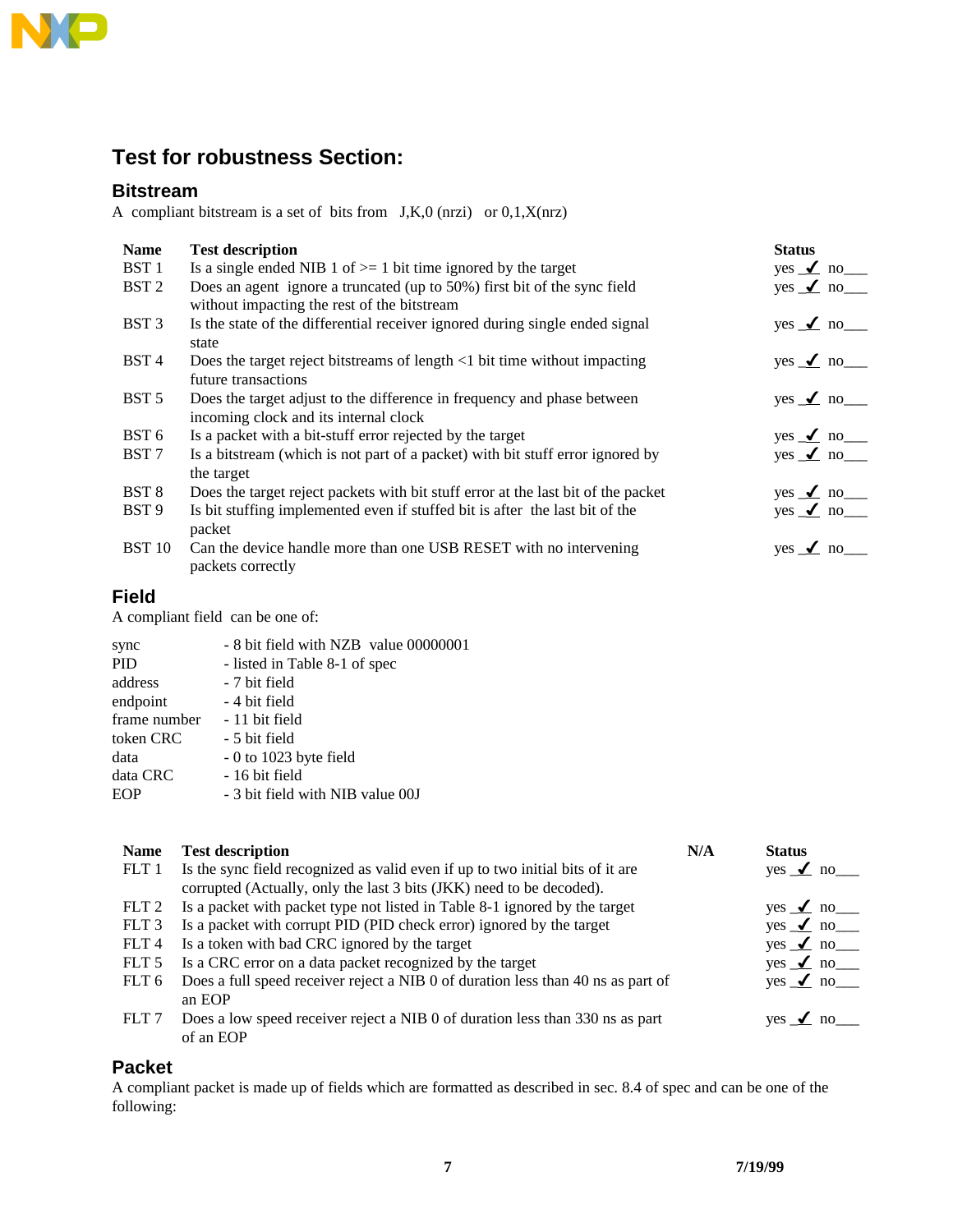

| PRE              | - sync PID                                                                                                   |     |                                         |
|------------------|--------------------------------------------------------------------------------------------------------------|-----|-----------------------------------------|
| SOF              | - sync PID timestamp tokenCRC EOP                                                                            |     |                                         |
| Token            | - sync PID addr endpt tokenCRC EOP                                                                           |     |                                         |
| data             | - sync PID data data data CRC EOP                                                                            |     |                                         |
| handshake        | - sync PID EOP                                                                                               |     |                                         |
| <b>Name</b>      | <b>Test description</b>                                                                                      | N/A | <b>Status</b>                           |
| PKT 1            | Is a token whose address field doesn't match any address in the device<br>ignored by the device              |     | yes $\angle$ no ______                  |
| PKT <sub>2</sub> | Is a token whose endpoint field doesn't match any endpoint in the address<br>ignored by the device           |     | yes $\angle$ no ______                  |
| PKT 3            | Is a token which doesn't match direction of endpoint ignored by the device                                   |     | yes $\angle$ no ______                  |
| PKT 4            | Is a SETUP token to a unidirectional endpoint ignored by the device                                          |     | $yes \t m$ no $-$                       |
| PKT 5            | Is every endpoint capable of handling 0 length data packet in its assigned<br>direction(s)                   |     | yes $\angle$ no $\equiv$                |
| PKT 6            | Does an ISO endpoint use 0 length data packet if fresh frame data is not<br>available                        |     | $yes \_ no \_\mathcal{I}$<br>see note 2 |
| PKT <sub>7</sub> | Is a packet whose length doesn't match standard length for packet type<br>rejected by target                 |     | yes $\angle$ no ______                  |
| PKT <sub>8</sub> | Does the measurement of packet length take into account the possibility of<br>jitter in the EOP              |     | yes $\angle$ no ______                  |
| PKT 9            | Is a bitstream not constituted according to packet rules described in last<br>section rejected by the target |     | yes $\angle$ no                         |
|                  |                                                                                                              |     |                                         |

#### **Transaction**

A compliant transaction can be one of the following: (host phase in italics; device phase in regular) *SOF*

*setup data* ack *out data* ack/nak/stall *out data0 in* data *ack in* data0/nak/stall *pre setup pre data* ack *pre out pre data* ack/nak/stall *pre in* data *pre ack pre in* nak/stall

| <b>Name</b>      | <b>Test description</b>                                                          | N/A | <b>Status</b>            |
|------------------|----------------------------------------------------------------------------------|-----|--------------------------|
| TRT 1            | Is a packet which doesn't fit the current phase of a transaction rejected by the |     | yes $\angle$ no $\equiv$ |
|                  | target                                                                           |     |                          |
| TRT 2            | Does the receipt of a token always start a new transaction (and end a pending    |     | yes $\angle$ no $\equiv$ |
|                  | transaction)                                                                     |     |                          |
| TRT 3            | Does a target ignore data packet with same PID as previous data packet to        |     | yes $\angle$ no $\equiv$ |
|                  | the endpoint but successfully complete (ack) the transaction                     |     | see note 3               |
| TRT 4            | Does a time-out or error in any phase cause the transaction to be terminated     |     | yes $\angle$ no $\equiv$ |
| TRT 5            | Is a transaction always started with a token                                     |     | yes $\angle$ no $\equiv$ |
| TRT 6            | Is the data toggle implemented independently for each unidirectional             |     | yes $\angle$ no $\equiv$ |
|                  | endpoint                                                                         |     |                          |
| TRT <sub>7</sub> | Does the source of ISO data ignore handshake without impacting subsequent        |     | $yes \t m$ no            |
|                  | transactions                                                                     |     |                          |
| TRT 8            | Can the target handle consecutive packets in the same direction with $>=$ 2 bit  |     | yes $\angle$ no          |
|                  | times of interpacket gap                                                         |     |                          |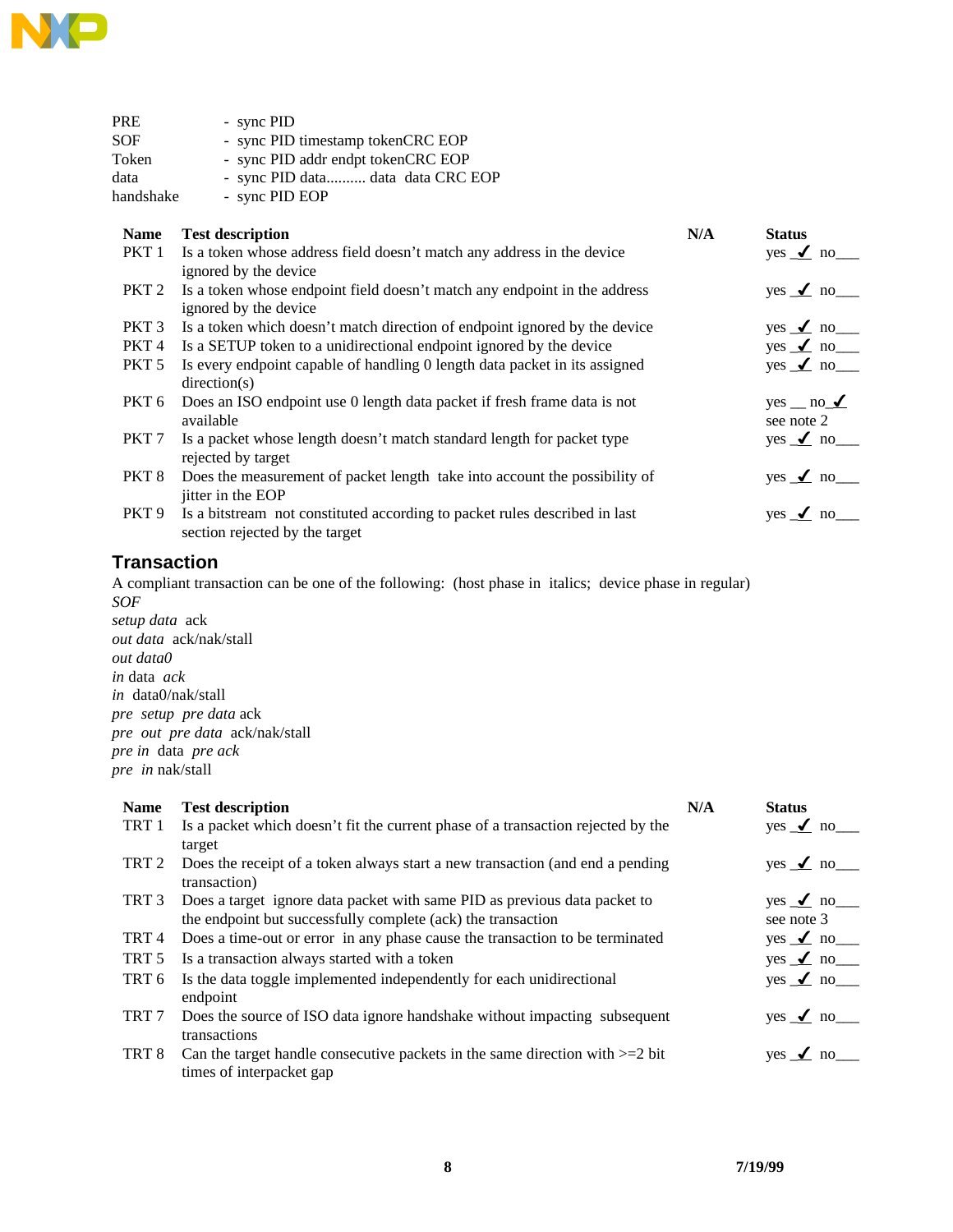

#### **Transfer**

Transfers are data structures used by bi-directional (control endpoints). The transfer is made up of stages which are sets of unidirectional transactions. A compliant transfer can be one of:<br>setup0 *out1 out0 out1* ... *out0/1* in1

setup0 *out1 out0 out1* ... *out0/1* in1<br>setup0 *in1 in0 in1* ... *in0/1* out1  $setup0$  *in1 in0 in1* ... *in0/1* setup0 in1

Transactions in italics constitute the data stage ; there may or may not be a data stage between the setup stage and status stage. Suffix of 0 or 1 indicates the data PID used in the transaction

| <b>Name</b> | <b>Test description</b>                                                         | N/A | <b>Status</b>   |
|-------------|---------------------------------------------------------------------------------|-----|-----------------|
| TFT 1       | Does a target receiving an unexpected data PID ignore the data but still        |     | yes $\angle$ no |
|             | successfully complete(ack) the transaction                                      |     |                 |
| TFT 2       | Does the receipt of a non-zero length data packet in the status stage cause the |     | yes $\angle$ no |
|             | transfer to be terminated with an error indication                              |     | see note 0      |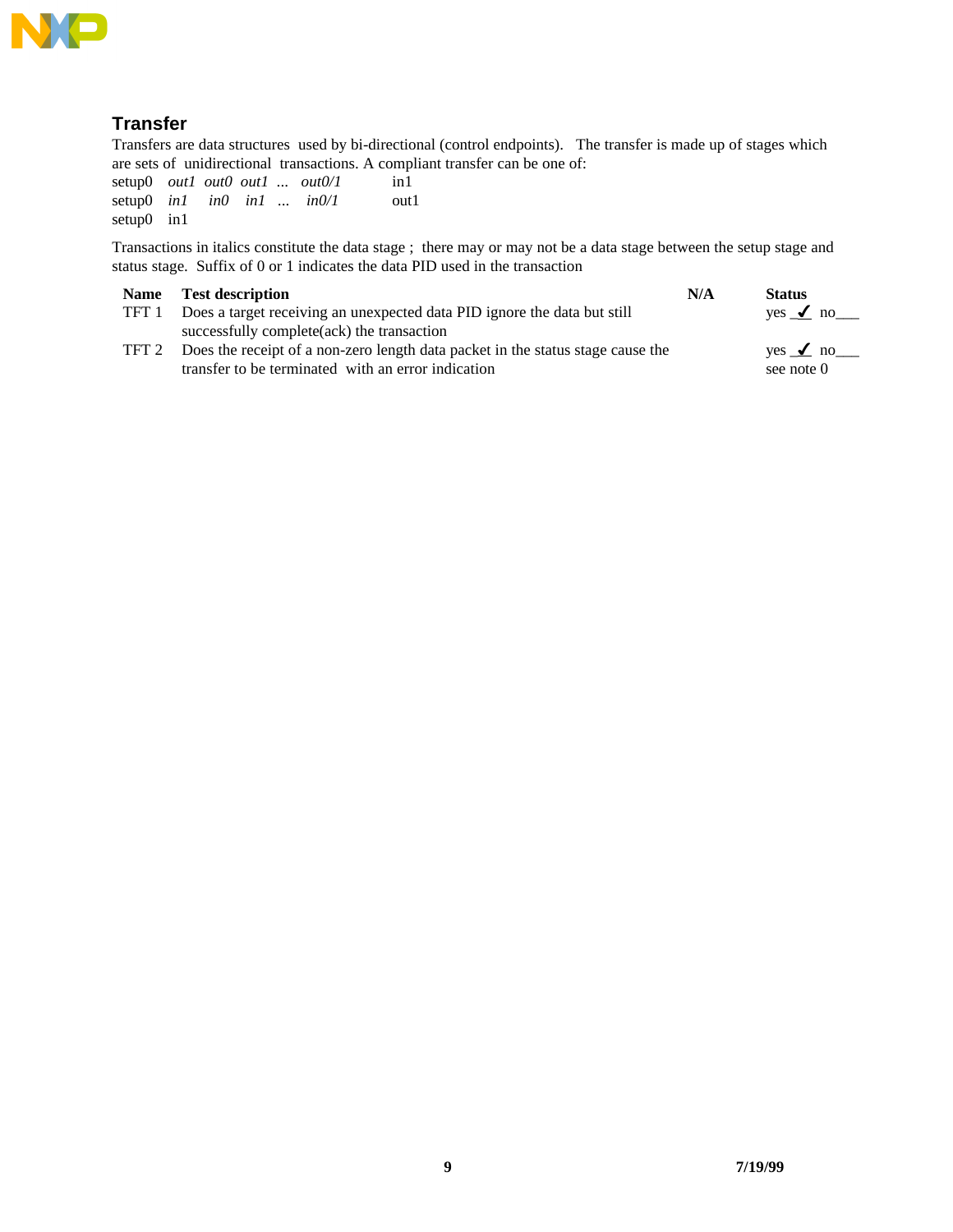

# **USB Signals and Timing Checklist**

### **General Rules:**

| <b>Name</b>      | <b>Test description</b>                                                                                                                          | <b>NA</b> | <b>Status</b>                        |
|------------------|--------------------------------------------------------------------------------------------------------------------------------------------------|-----------|--------------------------------------|
| EL1              | Single-ended receivers recognize voltage below 0.8 V as a logic low?                                                                             |           | $yes$ no $\_\_$                      |
| EL <sub>2</sub>  | Single-ended receivers recognize voltage above 2.0 V as a logic high?                                                                            |           | $yes$ no $\_\$                       |
| EL <sub>3</sub>  | Differential receivers recognize differential voltages of 200 mV between 0.8<br>and 2.5 volts?                                                   |           | $yes$ no $\_\_$                      |
| EL4              | Do active data line outputs drive to 2.8 volts with a 15 $K\Omega$ load to ground?                                                               |           | $yes$ no $\_\_$                      |
| EL5              | Do active data line outputs drive to 0.3 volts with a 1.5 $K\Omega$ load to 3.6 volts?                                                           |           | $yes$ no $\_\$                       |
| EL <sub>6</sub>  | Capacitance on each data line is a maximum of 20 pF (without cable)?                                                                             |           | $yes$ no $\_\_$                      |
| EL7              | Does the device accept a truncated bit time (down to half of a bit time) as the<br>first bit of the SYNC field?                                  |           | $yes$ no $\_\_$                      |
| EL <sub>8</sub>  | Does the device recognize a single-ended zero of $2.5 \mu s$ or greater on its root<br>port as a device reset?                                   |           | $yes$ no $\_\_$                      |
| EL9              | Does the device recognize any non-idle state on its root port as a resume signal?                                                                |           | $yes$ <sub>mo</sub> $n$ <sup>o</sup> |
| EL <sub>10</sub> | Do all downstream ports sink 200 $\mu$ A $\pm$ 5% at 3.0V when not driving the bus<br>$(15 \text{ K}\Omega \text{ resistor}$ to ground present)? |           | $yes$ no $n/a$                       |
| EL11             | Are open downstream ports pulled to ground?                                                                                                      |           | $yes$ no $n/a$                       |
| EL <sub>12</sub> | Does the device recognize a single-ended zero of $2.5 \mu s$ or greater on any of its<br>downstream ports as a disconnect?                       |           | $yes$ no $n/a$                       |
| EL <sub>13</sub> | Does the device recognize a non single-ended zero of $2.5 \mu s$ or greater on any<br>of its downstream ports as a connect?                      |           | $yes$ no $n/a$                       |
| EL <sub>14</sub> | Is the pullup at the root port connected to a supply which is controlled logically<br>as an AND of Vbus and device VCC?                          |           | $yes \tno \t n/a$                    |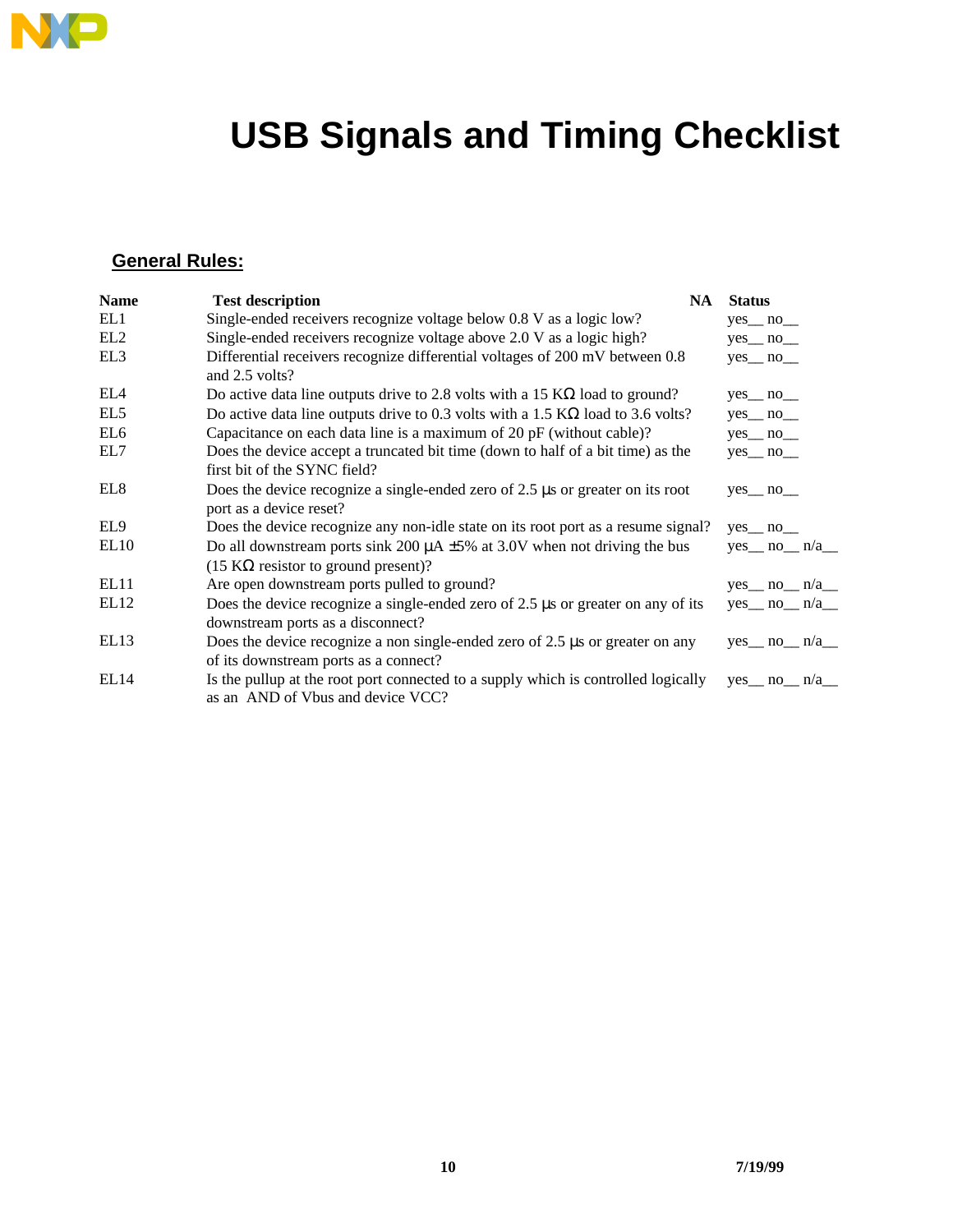

#### **Driver Port Characteristics - Full Speed Ports: This section is N/A\_\_**4**\_.**

Applicable to any port which can operate at 12 Mb/s, up or downstream. This includes the host, full speed devices and all hub ports, including the root port.

| EL15             | Is the differential source resistance between 28Ω and 43 Ω?                        | $yes$ no $\_\_$ |
|------------------|------------------------------------------------------------------------------------|-----------------|
| EL16             | Is the pull-down source resistance between 28 $\Omega$ and 43 $\Omega$ ?           | $yes$ no $\_\_$ |
| EL17             | Are data line rise times are greater than 4.0 ns and less than 20 ns?              | $yes$ no $\_\_$ |
| EL18             | Are data line fall times are greater than 4.0 ns and less than 20 ns?              | $yes$ no $\_\_$ |
| EL19             | Are the rise and fall times matched to within 10%?                                 | $yes$ no $\_\_$ |
| EL20             | Do the data lines cross over each other between 1.3 and 2.0 volts?                 | $yes$ no $\_\_$ |
| EL21             | Is the bus idle state $D+$ between 3.0 and 3.6V and $D-$ at ground?                | $yes$ no $\_\_$ |
| EL <sub>22</sub> | Is there a pull-up resistor on the $D+$ data line of the device's root port?       | $yes$ no $\_\_$ |
| EL 23            | Does the combination of the device's pullup resistor and the $15K\Omega$ pulldown  | $yes$ no $\_\_$ |
|                  | resistor upstream yield a voltage which is at least 2.0V when the bus is idle?     |                 |
| EL 24            | Does the combination of the device's pullup resistor and the $15K\Omega$ pulldown  | $yes$ no $\_\_$ |
|                  | resistor upstream yield a voltage which does not exceed 3.6V when the bus is idle? |                 |
| EL25             | When Vbus is disconnected from the device, does the $D+$ source no current?        | $yes$ no $\_\_$ |
| EL26             | When Vbus is present on the device, is the magnitude of the leakage current        | $yes$ no $\_\_$ |
|                  | (device not driving) from the D- data line less than $10 \mu A$ for input voltages |                 |
|                  | between 0.0 and 3.3 volts?                                                         |                 |

### **Driver Port Characteristics - Low Speed Ports: This section is N/A\_\_**4**\_\_.**

Applicable to any port which can operate at 1.5 Mb/s, up or downstream. This includes the host, low speed devices and all downstream hub ports.

| EL 27 | Data line rise times are greater than 75 ns and less than 300 ns?                    | yes no         |
|-------|--------------------------------------------------------------------------------------|----------------|
| EL 28 | Data line fall times are greater than 75 ns and less than 300 ns?                    | yes no         |
| EL 29 | Are the rise and fall times matched to within 20%?                                   | $yes$ no $\_\$ |
| EL30  | Do the data lines cross over each other between 1.3 and 2.0 volts?                   | yes no         |
| EL 31 | At bus idle is D- between 3.0 and 3.6V, and is D+ at ground?                         | yes no         |
| EL 32 | Does the combination of the device's pullup resistor and the $15K\Omega$ pulldown    | yes no         |
|       | resistor upstream yield a voltage which is at least 2.0V when the bus is idle?       |                |
| EL 33 | Does the combination of the device's pullup resistor and the $15K\Omega$ pulldown    | yes no         |
|       | resistor upstream yield a voltage which does not exceed 3.6V when the bus is idle?   |                |
| EL 34 | When Vbus is disconnected from the device, does the D- source no current?            | yes no         |
| EL 35 | When Vbus is present on the device, is the magnitude of the leakage current          | yes no         |
|       | (device not driving) from the $D+$ data line less than 10 $\mu$ A for input voltages |                |
|       | between 0.0 and 3.3 volts?                                                           |                |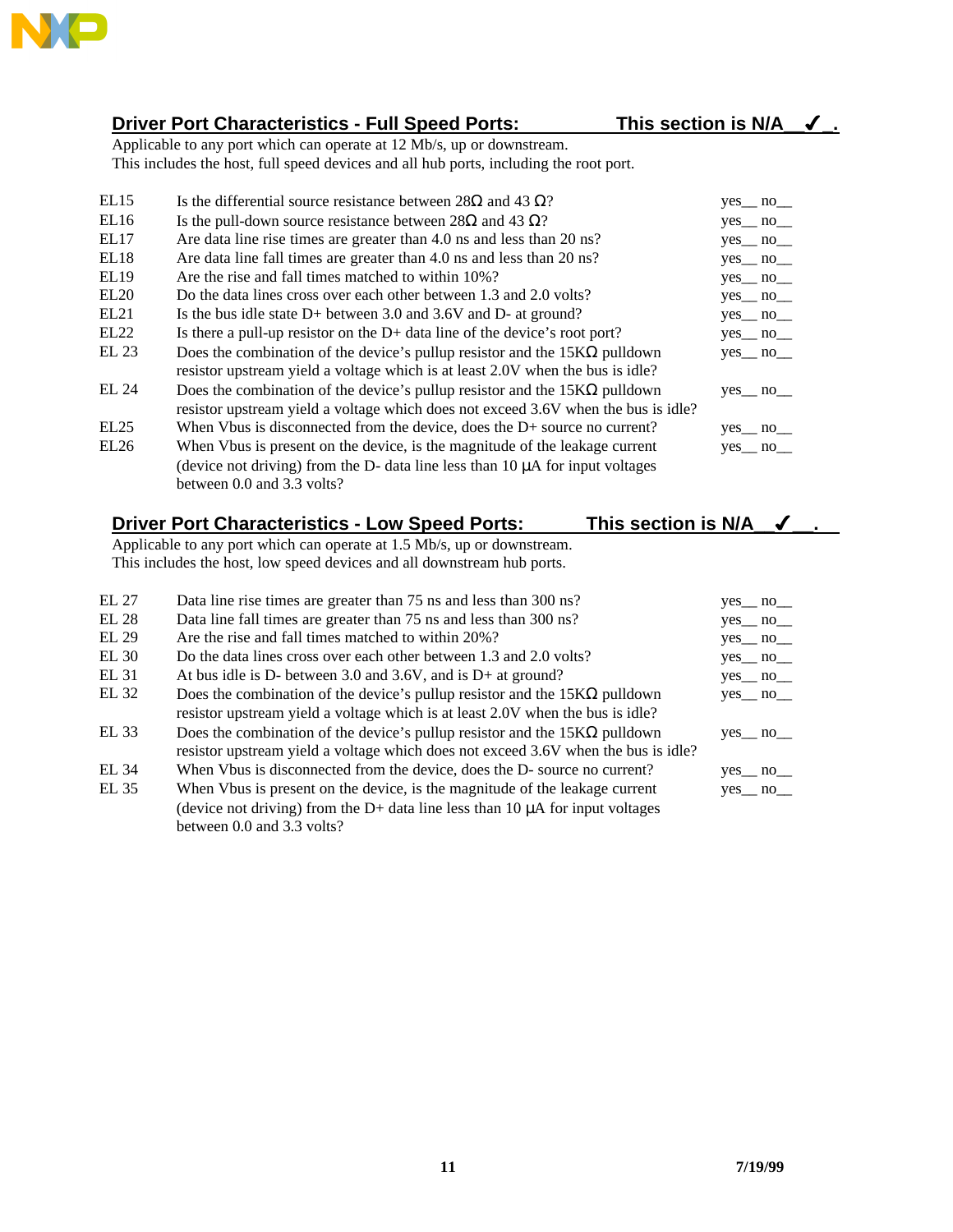

#### **Data Source Timings - Full Speed Ports: This section is N/A\_**4**\_\_\_.**

Applicable to a device operating at 12 Mb/s, up or downstream which acts as the source of data. This includes the host, full speed devices and the root hub port when the hub or embedded function is the addressed device.

| EL 36 | Is the transmission data rate between 11.97 and 12.03 Mb/s?                                   | $yes$ no $\_\_$ |
|-------|-----------------------------------------------------------------------------------------------|-----------------|
| EL 37 | Does the high speed device operate correctly with frame lengths between 0.9995ms              | $yes$ no $\_\_$ |
|       | and 1.0005 ms?                                                                                |                 |
| EL 38 | Is the differential driver jitter less than $\pm 3.5$ ns?                                     | $yes$ no $\_\_$ |
| EL 39 | Is the differential driver jitter for paired transitions <sup>3</sup> less than $\pm 4.0$ ns? | $yes$ no $\_\_$ |
| EL40  | Is the EOP width between 160 ns and 175 ns at the transmitter?                                | yes no          |
| EL 41 | Is the timing skew due to the transition to the EOP on the last differential $bit(s)$         | yes no          |
|       | between -2.0 ns and 5.0 ns at the transmitter?                                                |                 |
| EL 42 | Is the receiver data jitter tolerance at least $\pm$ 18.5 ns?                                 | $yes$ no $\_\_$ |
| EL 43 | Is the receiver jitter tolerance for paired transitions <sup>3</sup> at least $\pm$ 9.0 ns?   | $yes$ no $\_\_$ |
| EL 44 | Does the device accept a single-ended zero of 1 FS bit time as an EOP?                        | $yes$ no $\_\$  |
| EL 45 | Does the device reject as an EOP a single-ended zero of 40 ns or less?                        | yes no          |

#### Data Source Timings - Low Speed Ports: This section is N/A  $\checkmark$

Applicable to a device operating at 1.5 Mb/s, up or downstream. This includes the host and low speed devices.

| EL 46 | Is the transmission data rate between $1.4775$ and $1.5225$ Mb/s?                                                          | $yes$ no $\_\_$ |                |
|-------|----------------------------------------------------------------------------------------------------------------------------|-----------------|----------------|
| EL 47 | Is the differential driver jitter less than $\pm 95$ ns? (n/a for host devices)                                            |                 | $yes$ no $n/a$ |
| EL 48 | Is the differential driver jitter for paired transitions <sup>3</sup> less than $\pm 150$ ns?<br>$(n/a)$ for host devices) |                 | $yes$ no $n/a$ |
| EL 49 | Is the EOP width between $1.25 \,\mu s$ and $1.5 \,\mu s$ at the transmitter?                                              | $yes$ no $\_\_$ |                |
| EL 50 | Is the timing skew due to the transition to the EOP on the last differential bit(s)                                        | $yes$ no $\_\_$ |                |
|       | between -40 ns and 100 ns at the transmitter?                                                                              |                 |                |
| EL 51 | Is the receiver data jitter tolerance at least $\pm$ 75 ns?                                                                |                 | $yes$ no $n/a$ |
|       | $(n/a)$ for host devices)                                                                                                  |                 |                |
| EL 52 | Is the receiver jitter tolerance for paired transitions <sup>3</sup> at least $\pm$ 45 ns?                                 |                 | $yes$ no $n/a$ |
|       | (n/a for host devices)                                                                                                     |                 |                |
| EL 53 | Does the device accept a single-ended zero of 1 LS bit time as an EOP?                                                     | $yes$ no $\_\_$ |                |
| EL 54 | Does the device reject as an EOP a single-ended zero of 330 ns or less?                                                    | yes no          |                |

#### **Suspend And Resume**

| SU <sub>1</sub> | Does a USB peripheral enter the suspend state after 3.0 ms of continuous J on its                        | $yes \angle no$          |
|-----------------|----------------------------------------------------------------------------------------------------------|--------------------------|
|                 | bus                                                                                                      | see note 4               |
| SU <sub>2</sub> | If a peripheral is bus powered does its average suspend current remain below 500                         | yes __ no __ na $\angle$ |
|                 | ua                                                                                                       |                          |
| SU <sub>3</sub> | If a peripheral is bus powered does its peak suspend current remain below 100 ma                         | yes no $na_1$            |
| SU <sub>4</sub> | If a peripheral is low powered does it recognize LS keep alive signaling and remain<br>awake?            | $yes \angle no$ no na    |
| SU <sub>5</sub> | Does a peripheral start its wake-up if the bus state changes from the $J > K$ or $J$ -<br>$>$ SEO states | yes $\angle$ no          |
| SU <sub>6</sub> | Is a peripheral fully awake within 10 ms of having received a resume event from<br>upstream?             | $yes \angle no$          |
| SU <sub>7</sub> | Does a peripheral recognize a K->EOP->J transition as end of resume signaling?                           | yes $\angle$ no          |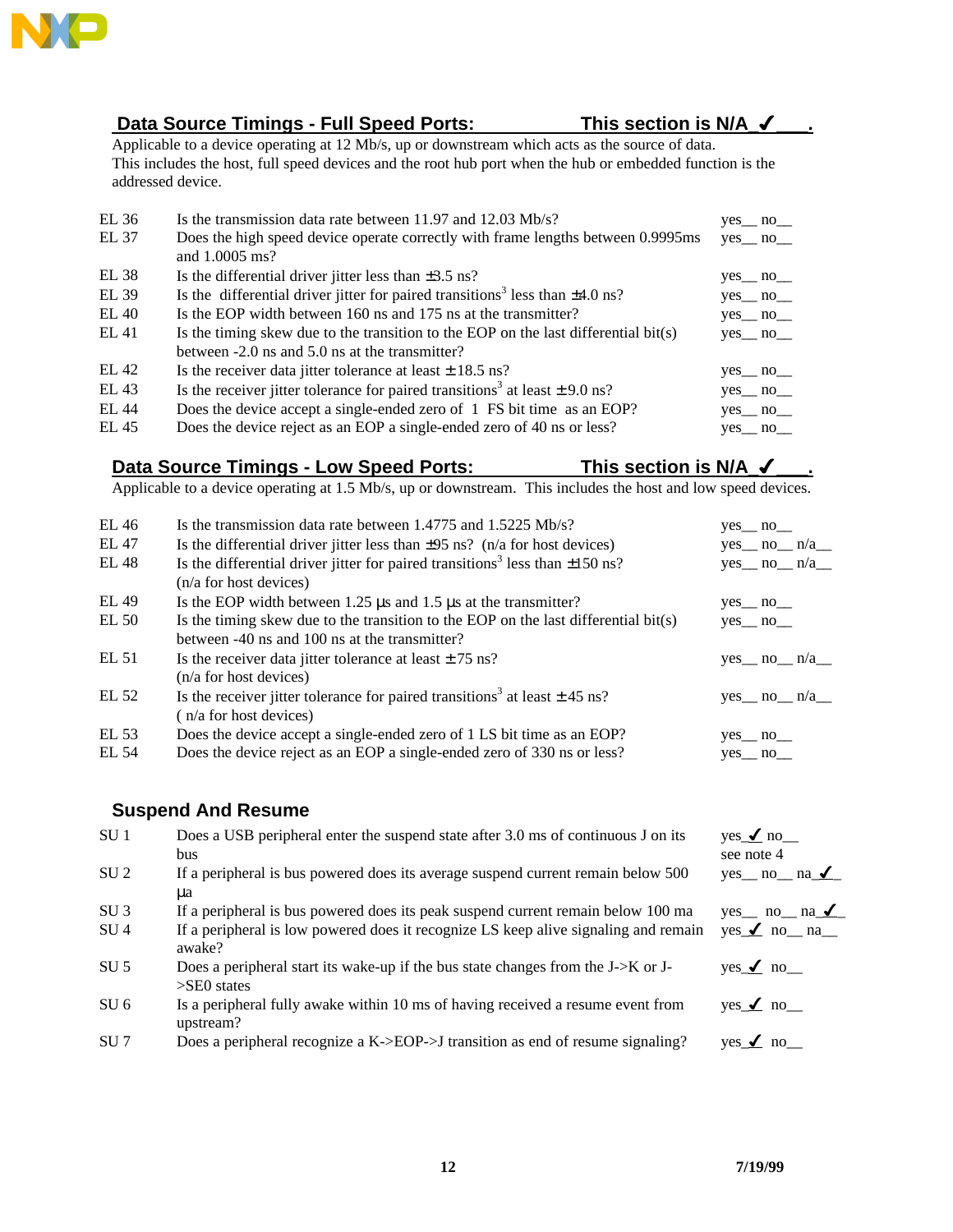

All USB devices must be capable of going into resume upon seeing a continuous idle on the bus for 3.0 ms or more. Similarly, all USB devices must be capable of receiving resume and waking up. USB peripherals may implement remote wake-up as an option.

#### **Remote Wake-up**

| SU <sub>8</sub>  | Is the peripheral capable of supporting remote wake-up                                                                                   | $yes \angle no$ no na         |
|------------------|------------------------------------------------------------------------------------------------------------------------------------------|-------------------------------|
| SU <sub>9</sub>  | Does the peripheral drive K signaling upstream for at least 10ms, but not more<br>than 15 ms to initiate a remote wake-up event          | $yes \angle no$ no na         |
| <b>SU 10</b>     | Does a remote wake-up device wait at least 5.0 ms from when the bus entered the<br>idle state before initiating remote resume signaling? | $yes \angle no$ no na         |
| <b>Reset</b>     |                                                                                                                                          |                               |
| RST <sub>1</sub> | Does a peripheral reject SE0 pulses of less than 2.5 uses as not being reset?                                                            | yes $\angle$ no               |
| RST <sub>2</sub> | Does a peripheral recognize all SEO pulses greater than 5.5 µ as resets                                                                  | $yes \nightharpoonup no$      |
| RST <sub>3</sub> | Does a suspended peripheral wake up and recognize reset signaling within 10ms<br>from the start of reset?                                | yes $\angle$ no               |
| RST <sub>4</sub> | Does a peripheral respond to a reset by transitioning to the <i>default</i> state?                                                       | yes $\angle$ no<br>see note 0 |
| RST <sub>5</sub> | Does a peripheral draw no more than 100 ma during reset?                                                                                 | $yes \nightharpoonup no$      |
| RST <sub>6</sub> | Does a peripheral draw less than 100 ma from upstream after reset is completed?                                                          | yes $\angle$ no               |

RST 7 At the end of reset are the peripheral's D+ and D- floating? yes  $\angle$  no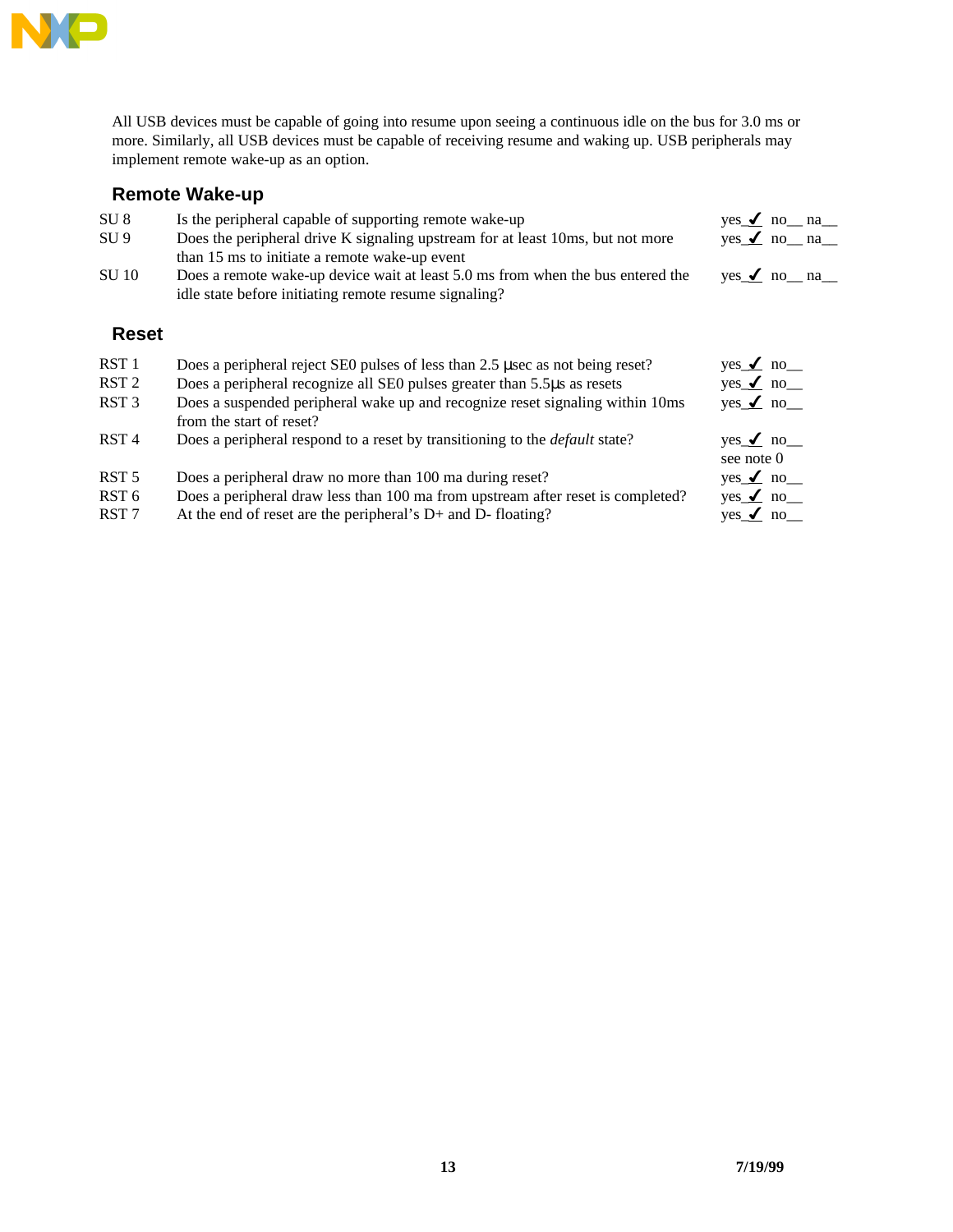

#### **Notes:**

- 1. All of the items in this checklist have been taken from Chapter 7 of the USB Specification, Rev. 1.0, in particular, Section 7.3. These specifications are explained in Section 7.1.
- 2. All voltages are referenced from the USB ground of the device being tested.
- 3. See USB Specification Rev. 1.0, Chapter 7, Section 7.1.11.1 for explanation of paired transitions.

#### **Explanations:**

note 0

This function is implemented by s/w.

note 1

In the case of OUT token, the USB channel will respond with NACK if the FIFO is full. It is always assumed that a BD is available to the be used by the CPM to store the data when it is read from the FIFO.

note 2

The token will be ignored if a fresh packet is not available.

note 3

The packet will be transferred to the s/w. The s/w should ignore it based on the repeated PID.

note 4

The 3.0 ms timer is handled by the s/w. The h/w generates an indication when to start the timer and when to stop it.

\_\_\_\_\_\_\_\_\_\_\_\_\_\_\_\_\_\_\_\_\_\_\_\_\_\_\_\_\_\_\_\_\_\_\_\_\_\_\_\_\_\_\_\_\_\_\_\_\_\_\_\_\_\_\_\_\_\_\_ \_\_\_\_\_\_\_\_\_\_\_\_\_\_\_\_\_\_\_\_\_\_\_\_\_\_\_\_\_\_\_\_\_\_\_\_\_\_\_\_\_\_\_\_\_\_\_\_\_\_\_\_\_\_\_\_\_\_\_ \_\_\_\_\_\_\_\_\_\_\_\_\_\_\_\_\_\_\_\_\_\_\_\_\_\_\_\_\_\_\_\_\_\_\_\_\_\_\_\_\_\_\_\_\_\_\_\_\_\_\_\_\_\_\_\_\_\_\_ \_\_\_\_\_\_\_\_\_\_\_\_\_\_\_\_\_\_\_\_\_\_\_\_\_\_\_\_\_\_\_\_\_\_\_\_\_\_\_\_\_\_\_\_\_\_\_\_\_\_\_\_\_\_\_\_\_\_\_ \_\_\_\_\_\_\_\_\_\_\_\_\_\_\_\_\_\_\_\_\_\_\_\_\_\_\_\_\_\_\_\_\_\_\_\_\_\_\_\_\_\_\_\_\_\_\_\_\_\_\_\_\_\_\_\_\_\_\_ \_\_\_\_\_\_\_\_\_\_\_\_\_\_\_\_\_\_\_\_\_\_\_\_\_\_\_\_\_\_\_\_\_\_\_\_\_\_\_\_\_\_\_\_\_\_\_\_\_\_\_\_\_\_\_\_\_\_\_ \_\_\_\_\_\_\_\_\_\_\_\_\_\_\_\_\_\_\_\_\_\_\_\_\_\_\_\_\_\_\_\_\_\_\_\_\_\_\_\_\_\_\_\_\_\_\_\_\_\_\_\_\_\_\_\_\_\_\_ \_\_\_\_\_\_\_\_\_\_\_\_\_\_\_\_\_\_\_\_\_\_\_\_\_\_\_\_\_\_\_\_\_\_\_\_\_\_\_\_\_\_\_\_\_\_\_\_\_\_\_\_\_\_\_\_\_\_\_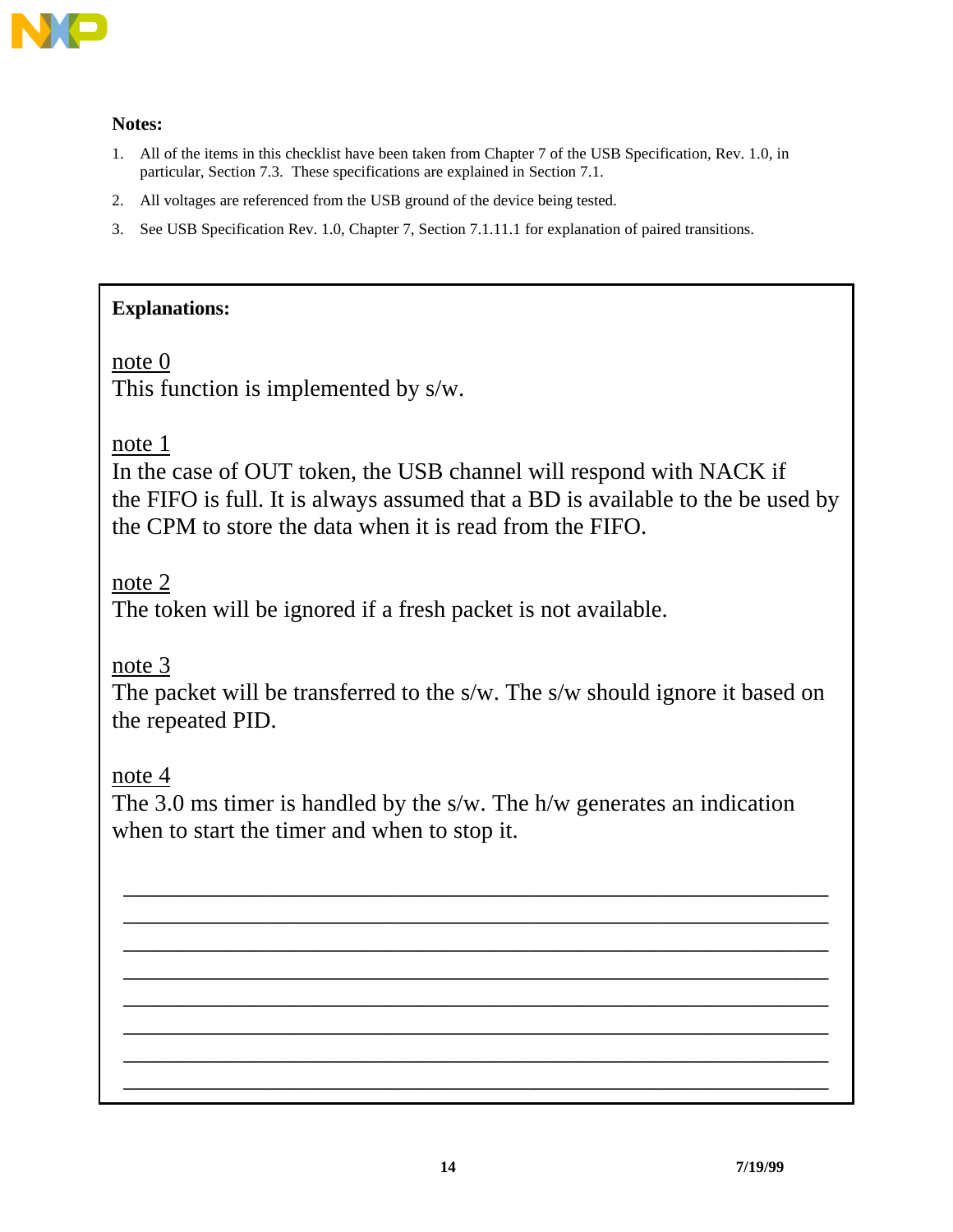